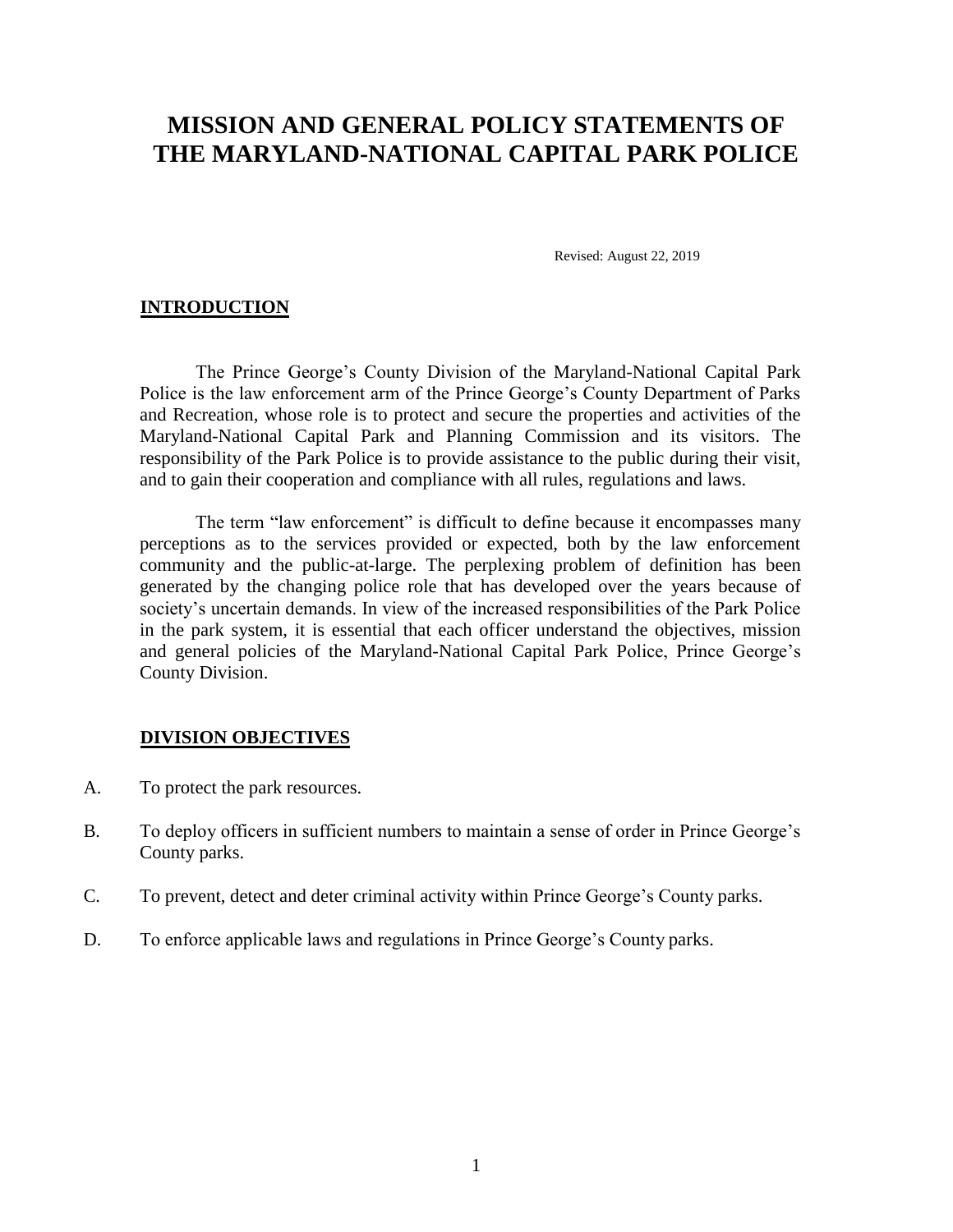## **MISSION STATEMENT**

The mission of the Park Police Division is to provide professional park police services for the Maryland-National Capital Park and Planning Commission in partnership with the community and other divisions of the Commission in order to provide a safe and secure environment, protect life and property, and identify and apprehend violators.

### **GENERAL POLICY STATEMENTS**

Policy consists of the desire of the community, police ethics (principles and values) and the mandate of the laws that guide the performance of a Park Police officer. Policy is not a statement of what must be done in a particular situation rather it is a means by which management sets forth guiding principles for its officers to follow toward achieving the mission of the Division. Further, the mission and general policy statements of the Division are articulated to inform the public of the principles that will be adhered to by its officers in their performance of the public safety function.

The following general policy statements regarding organization, management, law enforcement, discretion, use of force and the code of ethics are provided to assist Park Police officers in performing their mission.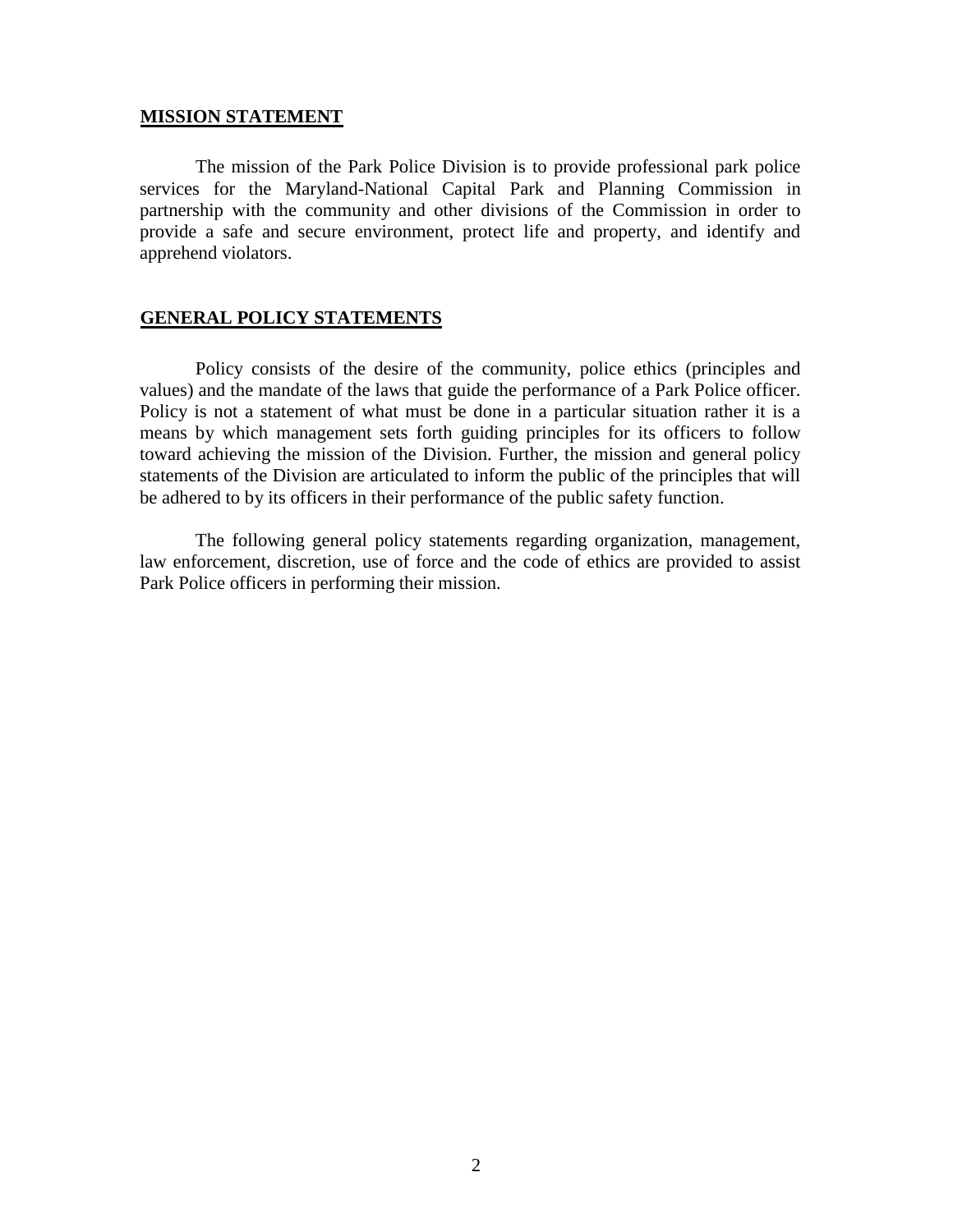## **I. ORGANIZATION**

The structure of the Division requires sound organizational control and a utilization of effective management principles. Lines of authority, chain-of-command, unity of command, and the essential principles for an operative organizational structure are all critical to the success of a police organization. Maintaining a continual review of these principles is an integral organizational function.

Each Area of Operation of the Division has the responsibility to adhere to the principles of the organization. To deviate from or circumvent such principles would weaken the total organizational effectiveness, resulting in the loss of cohesive law enforcement services.

# **II. MANAGEMENT**

Considering the organizational goals and mission, all command and supervisory personnel are responsible for adhering to and utilizing Park Police guidelines, directives and policies as effectively and as efficiently as possible. As part of this responsibility, they have an obligation to direct the officers toward the achievement of the Division's mission. Equally important is the responsibility to maintain an effective liaison with other law enforcement organizations and appropriate units of the criminal justice system.

Command personnel are responsible for the performance of all officers and employees under their command. Although authority and function may be delegated to subordinates, command personnel cannot delegate their own responsibility. They are accountable for failures or inadequacies of subordinates.

Command personnel are responsible for motivating their subordinates to operate in compliance with park policies and procedures at optimum effectiveness and efficiency.

Supervisors direct the work of others. Success is measured by the performance of subordinates rather than a supervisor's personal production. A supervisor is a leader, evaluator and instructor of their subordinates. They must inform superiors of the accomplishments, short comings and productivity of their subordinates. Supervisors must be concerned for the welfare of their subordinates and be responsible for supporting them in their proper actions. This support does not include protection from the consequences of misconduct when a mistake is made; this will not be concealed or denied. Errors are to be corrected, an effort made to discover the cause and steps taken to preclude its recurrence.

A supervisor is a part of management and is therefore expected to act on behalf of management. They will inform superiors of matters that concern their subordinates and keep subordinates informed of Park Police policies and the reasons for these policies. They control rumors by informing subordinates of the facts.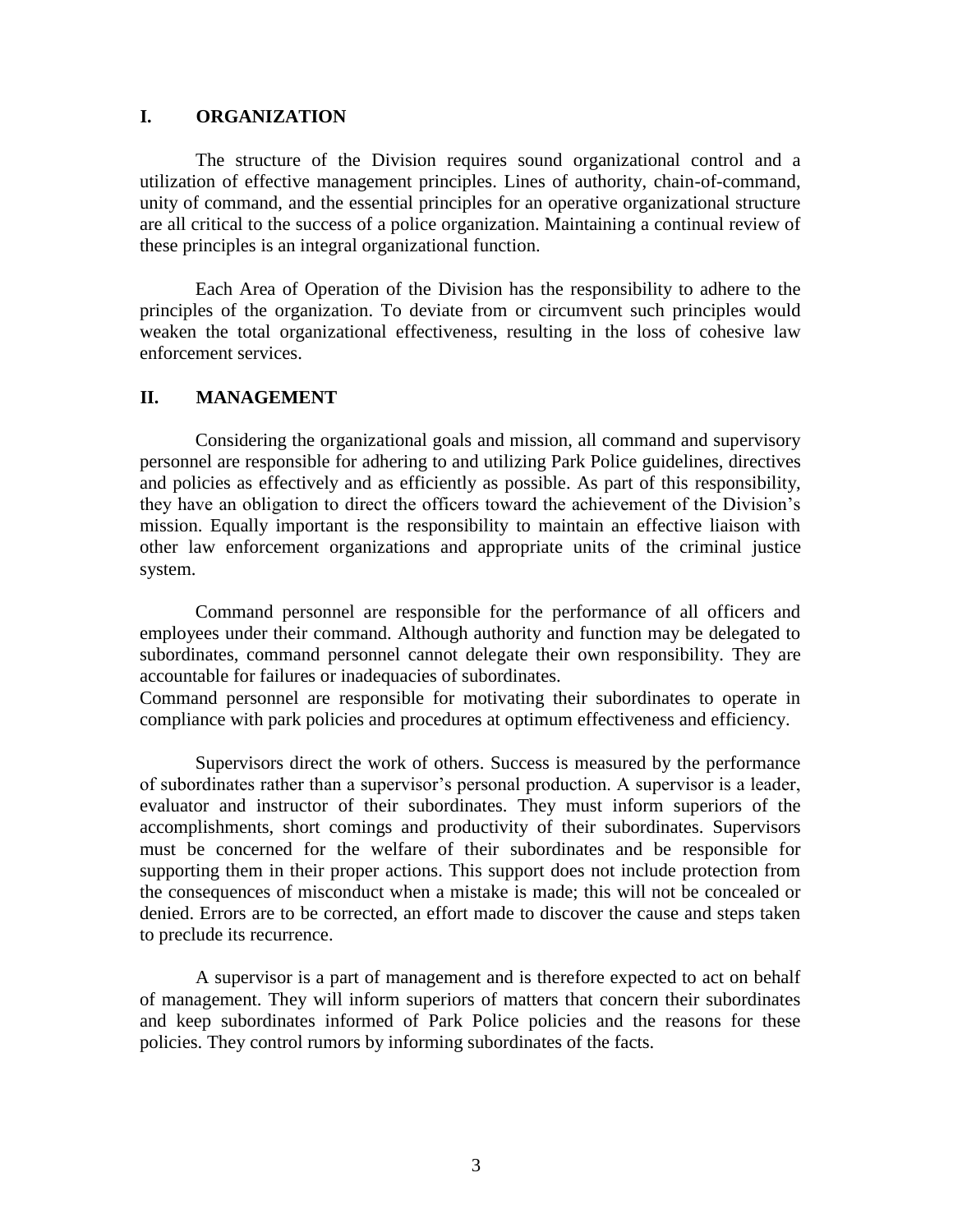# **III. LAW ENFORCEMENT**

Crime is a commission or omission of an act prohibited and punished by law. Whenever the Park Police believe a crime has been committed or is about to be committed, it is their responsibility and obligation to prevent, suppress, investigate or solve the crime in accordance with their authority.

Every person is entitled to basic constitutional rights that are not to be violated. Officers must respect the rights of all persons and avoid provocative speech or actions. Once an arrest has taken place it is the obligation of the arresting officer and all supervisory personnel to ensure that post-arrest procedures and prosecutorial steps are followed in accordance with existing law and constitutional safeguards. To fail in this effort is itself a violation of law and of the principles of the law enforcement profession.

The legally mandated authority vested in each sworn officer is derived from the Maryland Land Use Code § 17-302 (2018), as well as from any Mutual Aid Agreements entered into by the Commission with other jurisdictions.

Active patrol by uniformed officers is one of the most useful available resources for crime prevention. To be effective, this resource must be deployed in relation to crime patterns and crime analysis.

Each officer has the responsibility to prevent those crimes that are preventable by police action. It is the patrol officer's responsibility to conduct preliminary investigations of a crime, effect an immediate arrest if possible, and obtain all available information that will assist in the detection and apprehension of the offender.

To be effective in decreasing the number of crimes, law enforcement officers must be selective as to time, place and relative importance of the crime. They must direct their efforts towards those crimes that are easily prevented by patrol.

Park Police officers must act quickly and decisively with regard to major crimes and serious law enforcement problems. A delay in effecting an arrest or taking decisive action is warranted only in the absence of sufficient personnel to restore order or stabilize the situation.

The responsibility for enforcing traffic laws and regulations is shared by all uniformed personnel. The primary objectives of traffic enforcement are: to save lives, to prevent accidents and to expedite the flow of traffic. Attention should be directed towards the enforcement of those laws that, when violated, cause the greatest number of accidents, particularly at those times and places where most traffic violations occur. For minor violations, an officer may warn a violator, if in the officer's judgment the warning would be as effective as a citation.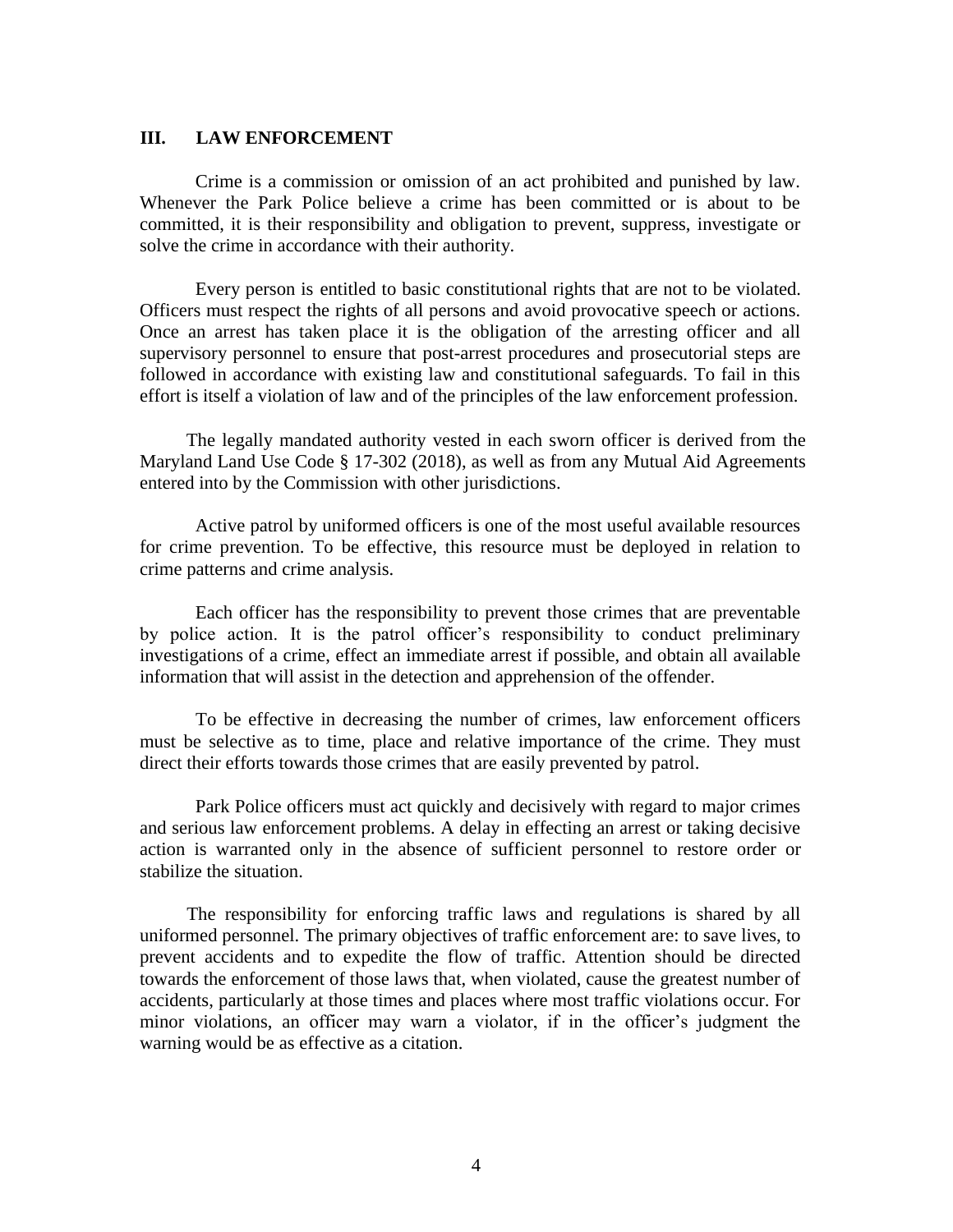#### **IV. DISCRETION**

Law enforcement operations consist of many diverse activities that are directed toward the attainment of agency objectives. Activities such as patrolling, conducting field interviews and issuing traffic citations are not objectives in themselves, rather they are methods of achieving the ultimate goal of preventing and deterring crime, arresting criminal offenders and preventing traffic accidents.

Decisions in law enforcement operations frequently must be made in an instant and the lives of officers and others may depend on the quality of these decisions. Officers are confronted in stressful situations with both criminal and non-criminal behavior and they must base their conduct and actions in each instance upon the facts of the situation as they reasonably appear, relying on experience, training and judgment to guide them toward morally justified and lawful decisions and actions. The use of warnings, referrals to other agencies and other deterrents may be used when dealing with minor offenses when, in the judgment of the officer, justice would best be served.

What is reasonable in terms of appropriate police action or what constitutes probable cause varies with each situation and different facts may justify a variety of possible actions on the part of an officer including: investigation, detention, arrest or no action at all. The requirement that legal justification always be present imposes a limitation on an officer's actions. In every case, officers must act reasonably and within the limits of their authority.

## **V. USE OF FORCE**

Officers will use only that degree of force that is reasonable and necessary to overcome actual resistance, effect an arrest or to defend themselves or others from bodily harm.

### **VI. PERSONNEL**

Each employee plays an important role in the Park Police Division; therefore, it is incumbent upon the Park Police Division to recruit the most qualified individuals available. The Park Police Division has a responsibility to the employee to develop a personnel program that meets the needs of its members with regards to employment, guidance and proper placement, within the limitations of the organization and budgetary constraints.

Training is a continual process. Its purpose is to improve the employee's performance that, in turn, makes the Park Police more effective. Every supervisor shares in the responsibility for training their subordinates. In addition, it is Park Police policy to encourage employees to pursue educational goals that will improve their job ability and professionalization of the public safety service.

Discipline and punishment are not synonymous. Any employee who voluntarily